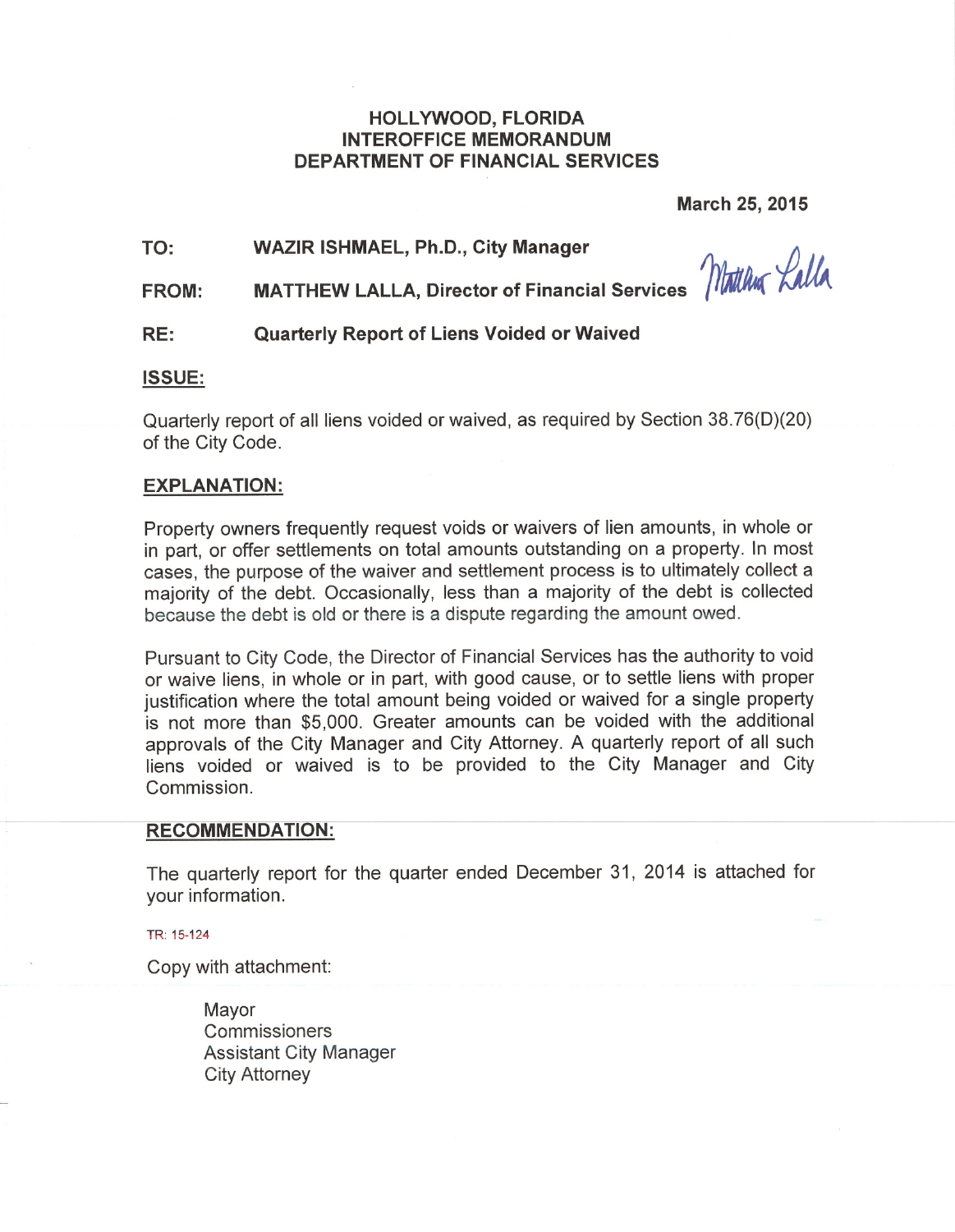#### **CITY OF HOLLYWOOD SCHEDULE OF LIENS VOIDED OR WAIVED QUARTER ENDED 12/31/14**

|                                        |                         |                      | <b>Original</b> | Amount          | <b>Amount</b>    |                                 | <b>Adjustment</b>           |                          |  |
|----------------------------------------|-------------------------|----------------------|-----------------|-----------------|------------------|---------------------------------|-----------------------------|--------------------------|--|
| <b>Property Owner</b>                  | <b>Property Address</b> | Lien Type            | Amount          | <b>Adjusted</b> | <b>Collected</b> | <b>Explanation</b>              | <b>Recommended By</b>       | <b>Approved By</b>       |  |
| Roberto O Williams                     | 2200 Madison St         | Lot Mowing           | 344.35          | 344.35          | 0.00             | Owner claims no<br>notification | Code Enforcement<br>Manager | Director of<br>Financial |  |
| John & Roni Fertitta                   | 1857 Jackson St         | Lot Mowing           | 376.08          | 376.08          | 0.00             | Owner claims work<br>not done   | Code Enforcement<br>Manager | Director of<br>Financial |  |
| John & Roni Fertitta                   | 1857 Jackson St         | Lot Mowing           | 272.43          | 272.43          | 0.00             | Owner claims work<br>not done   | Code Enforcement<br>Manager | Director of<br>Financial |  |
| <b>TOTAL PROPERTY MAINTENANCE</b>      |                         |                      | 992.86          | 992.86          | 0.00             |                                 |                             |                          |  |
| Attila Gyorfi                          | 2242 Taylor St          | Commingled<br>Debris | 190.00          | 100.00          | 90.00            | Owner attempted<br>to comply    | Code Enforcement<br>Manager | Director of<br>Financial |  |
| <b>TOTAL COMMINGLED DEBRIS REMOVAL</b> |                         |                      | 190.00          | 100.00          | 90.00            |                                 |                             |                          |  |
| <b>TOTAL</b>                           |                         |                      | 1,182.86        | 1,092.86        | 90.00            |                                 |                             |                          |  |